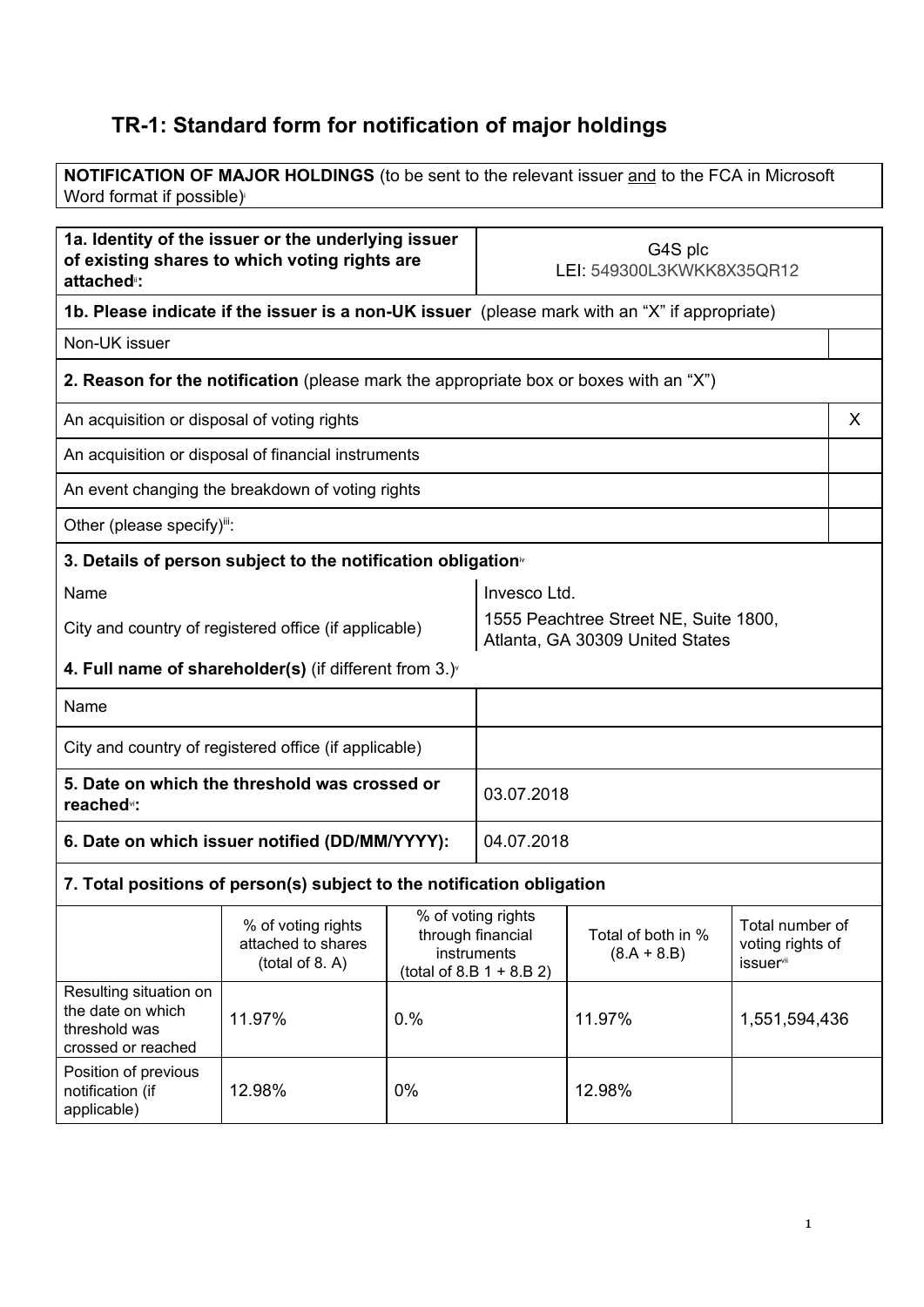**8. Notified details of the resulting situation on the date on which the threshold was crossed or reached** viii

## **A: Voting rights attached to shares**

| <b>Class/type of</b>                   | Number of voting rightsix                                     |                                                                       | % of voting rights                                                                                     |                                                                       |  |
|----------------------------------------|---------------------------------------------------------------|-----------------------------------------------------------------------|--------------------------------------------------------------------------------------------------------|-----------------------------------------------------------------------|--|
| shares<br>ISIN code (if possible)      | <b>Direct</b><br>(Art 9 of Directive<br>2004/109/EC) (DTR5.1) | <b>Indirect</b><br>(Art 10 of Directive<br>2004/109/EC)<br>(DTR5.2.1) | <b>Direct</b><br>(Art 9 of Directive<br>2004/109/EC) (DTR5.1)                                          | <b>Indirect</b><br>(Art 10 of Directive<br>2004/109/EC)<br>(DTR5.2.1) |  |
| GB00B01FLG62                           |                                                               | 185,873,696                                                           |                                                                                                        | 11.97%                                                                |  |
|                                        |                                                               |                                                                       |                                                                                                        |                                                                       |  |
|                                        |                                                               |                                                                       |                                                                                                        |                                                                       |  |
| <b>SUBTOTAL 8. A</b>                   | 185,873,696                                                   |                                                                       | 11.97%                                                                                                 |                                                                       |  |
|                                        |                                                               |                                                                       |                                                                                                        |                                                                       |  |
|                                        |                                                               |                                                                       | B 1: Financial Instruments according to Art. 13(1)(a) of Directive 2004/109/EC (DTR5.3.1.1 (a))        |                                                                       |  |
| <b>Type of financial</b><br>instrument | <b>Expiration</b><br>Exercise/<br>$date^{\times}$             | <b>Conversion Periodxi</b>                                            | <b>Number of voting rights</b><br>that may be acquired if<br>the instrument is<br>exercised/converted. | % of voting rights                                                    |  |
|                                        |                                                               |                                                                       |                                                                                                        |                                                                       |  |

|                                        |                               | <b>SUBTOTAL 8. B 1</b>                      |                                                                                                 |                                   |                    |
|----------------------------------------|-------------------------------|---------------------------------------------|-------------------------------------------------------------------------------------------------|-----------------------------------|--------------------|
|                                        |                               |                                             |                                                                                                 |                                   |                    |
| 2004/109/EC (DTR5.3.1.1 (b))           |                               |                                             | B 2: Financial Instruments with similar economic effect according to Art. 13(1)(b) of Directive |                                   |                    |
| <b>Type of financial</b><br>instrument | <b>Expiration</b><br>$date^*$ | Exercise/<br><b>Conversion</b><br>Period xi | <b>Physical or</b><br>cash<br><b>settlement</b> xii                                             | <b>Number of</b><br>voting rights | % of voting rights |
|                                        |                               |                                             |                                                                                                 |                                   |                    |
|                                        |                               |                                             |                                                                                                 |                                   |                    |
|                                        |                               |                                             |                                                                                                 |                                   |                    |
|                                        |                               |                                             | <b>SUBTOTAL</b><br>8.B.2                                                                        |                                   |                    |
|                                        |                               |                                             |                                                                                                 |                                   |                    |